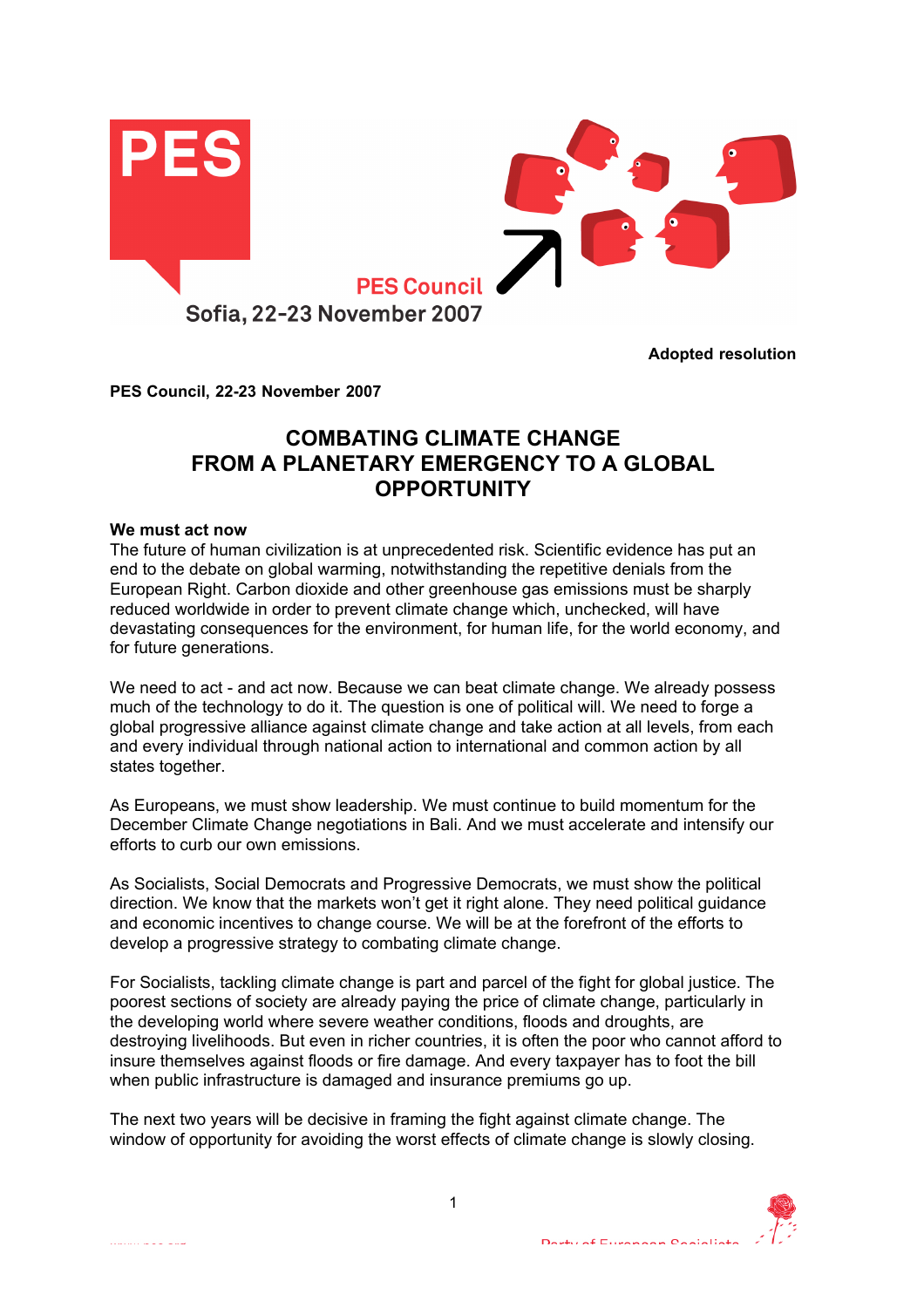## **We must all contribute**

Responsibilities for the climate crisis are widespread, especially in the richer parts of the world. This is why we fully support Europe's ambitious CO2 reduction goals. The EU should take the lead in tackling climate change.

The world needs a common global front against climate change at UN level. We appeal to our international partners to seize the opportunity provided by the Bali conference in December to achieve a real breakthrough on the way to a new, fair and truly effective, global agreement to replace the Kyoto Protocol from 2012 onwards.

- Emerging economies must be part of this agreement, but this will require a fair burden sharing among nations.
- The EU must also show leadership in this respect, by championing a global partnership for finance, the exchange of best practise for energy efficiency, and technology transfer.
- Developing economies also need to combine necessary economic growth and social progress with increasingly responsible and effective environmental policies. They need support to do so.

The ambitious goals on CO2 reduction, clean energies and energy efficiency will require tough political decisions. We will do our utmost to ensure that these political decisions are taken and put into action wherever we are part of policy- and decision-making positions at all levels of governance, from European to national and from regional to local. In particular we have to ensure that our policies are coherent and that we have the necessary policyinstruments (e.g. a really sustainable transport policy) at hand to meet our goals.

But tough political decisions will not be enough. We all need to get involved because fighting climate change, even with small daily acts, must become part of our way of life. Governments can help by launching extensive information campaigns carried out at grassroots level and by policies stimulating an energy shift in all our member states. Equally, we appeal to the European business community to become an active and responsible partner in this battle, by contributing to turn Europe into the world's leading low-carbon economy.

We support the forming of a European oil forum where representatives from the member states, the European Commission, the scientific community, the industry, agricultural and environmental organisations could come together and discuss what is needed to do at the European level to break our dependence on oil.

# **A choice of new possibilities: A global roadmap for action on the climate, sustainable growth and decent jobs**

The battle against climate change is not only an environmental, but also an economic and social imperative. Act now and we can develop a new policy direction for climate policy based on smart, green growth combined with new and better jobs.

The choice is not therefore between fighting climate change or promoting growth, jobs and social progress. The fight against climate change, for the protection of the entire ecosystem, and for the welfare of future generations can and must unleash new sustainable growth and decent jobs.

What we need is a global roadmap for action. The transition to a low-carbon and sustainable development path can only be achieved through a coordinated international